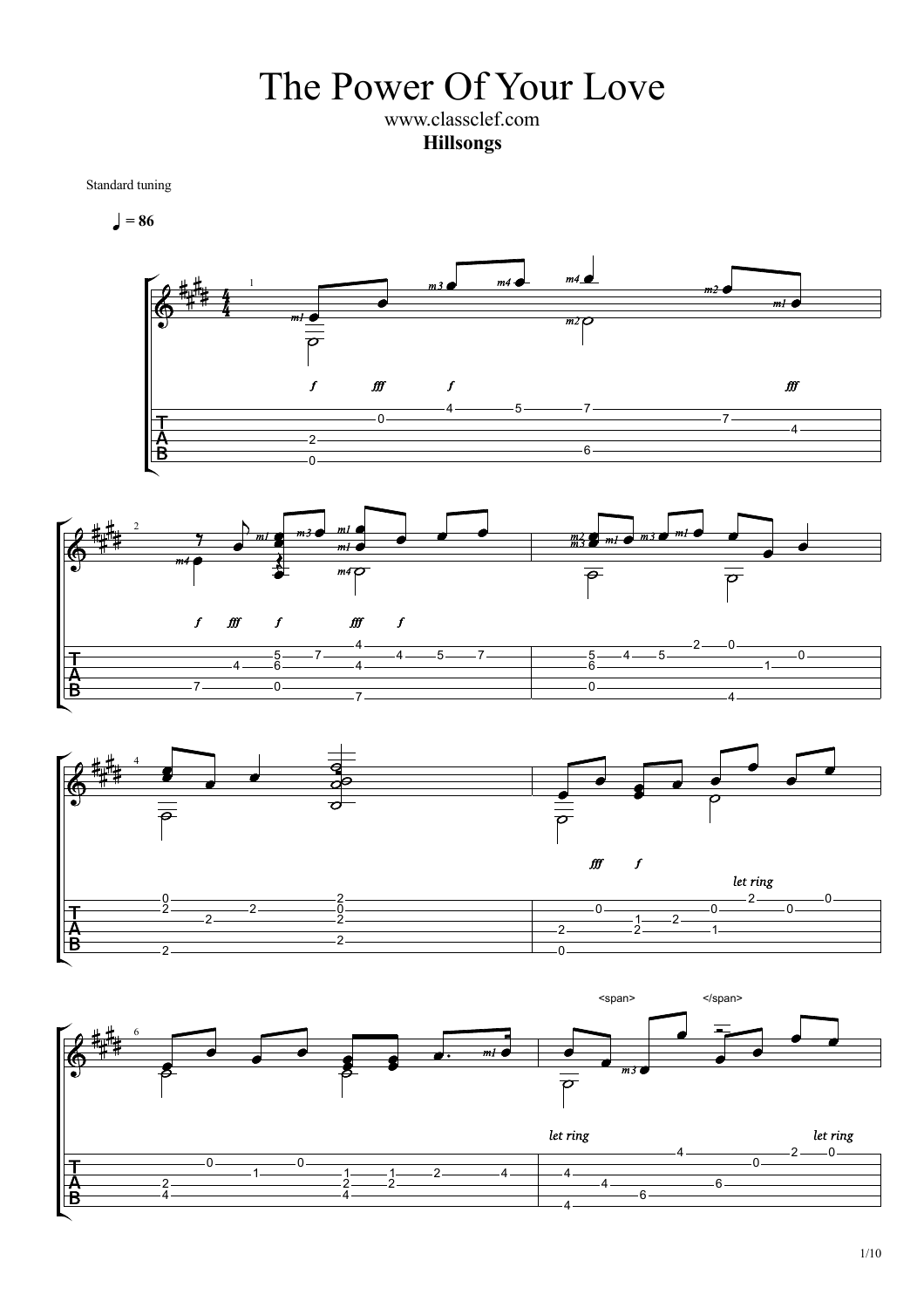





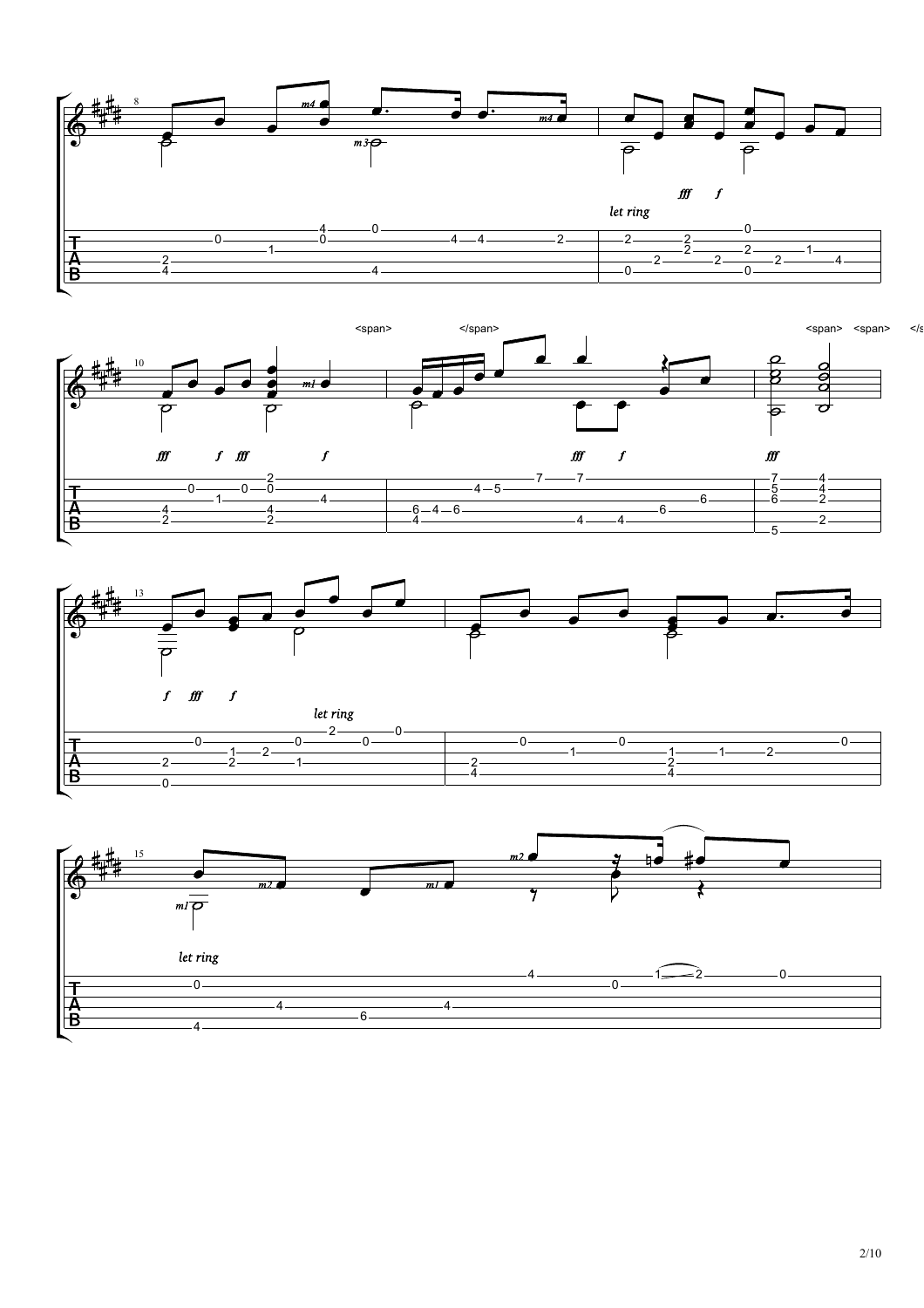





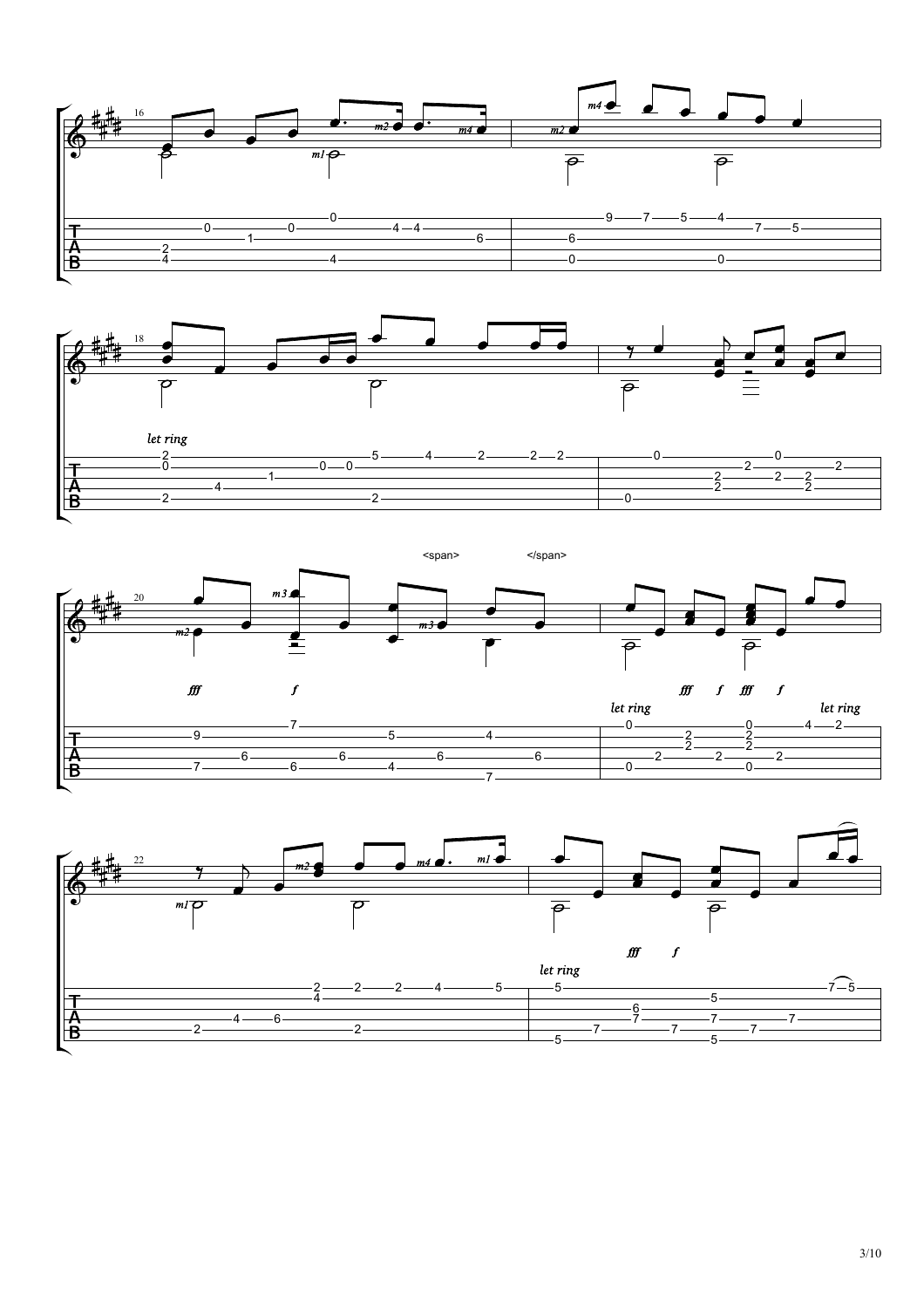





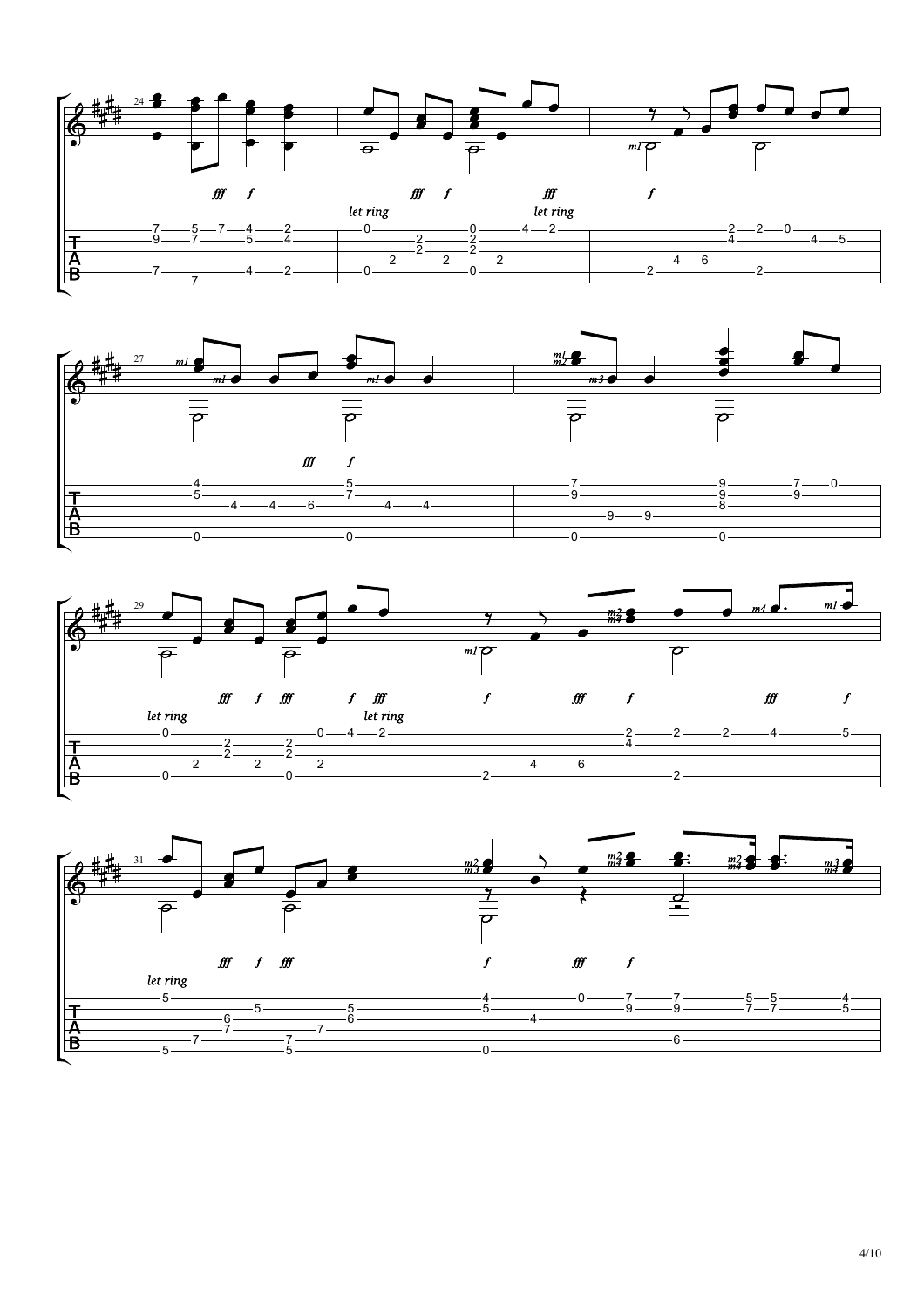





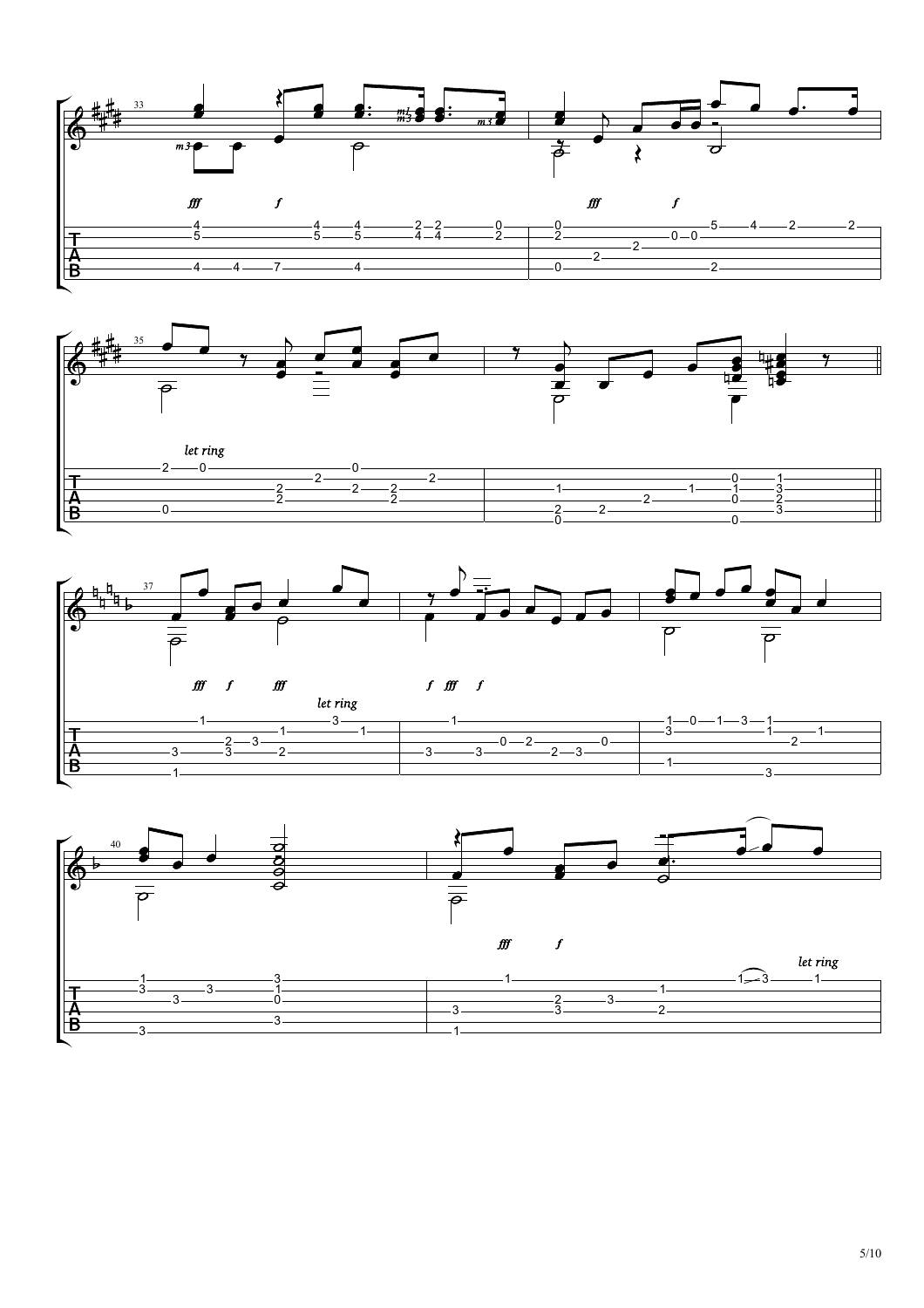





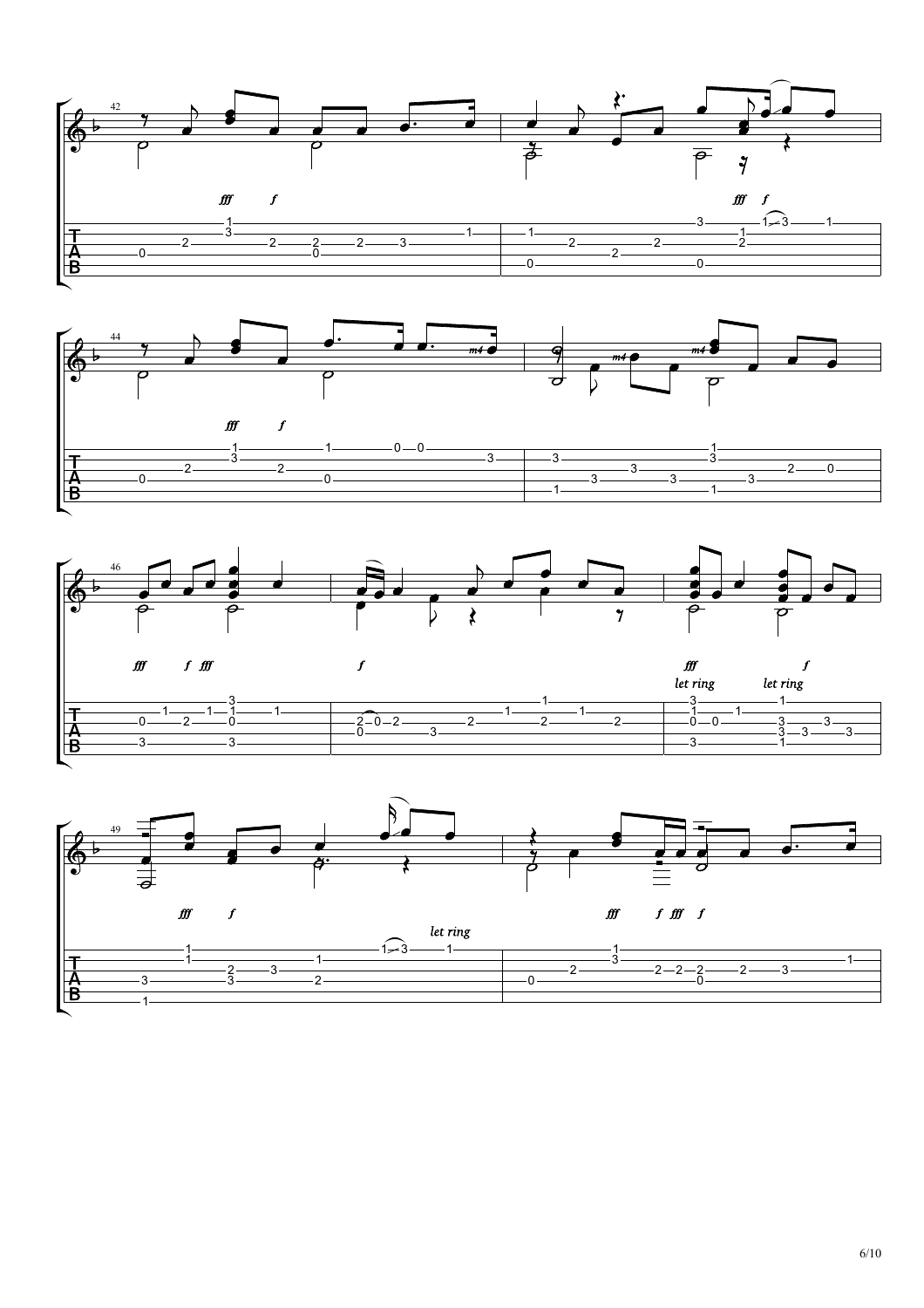





 $6 \frac{1}{2}$ 

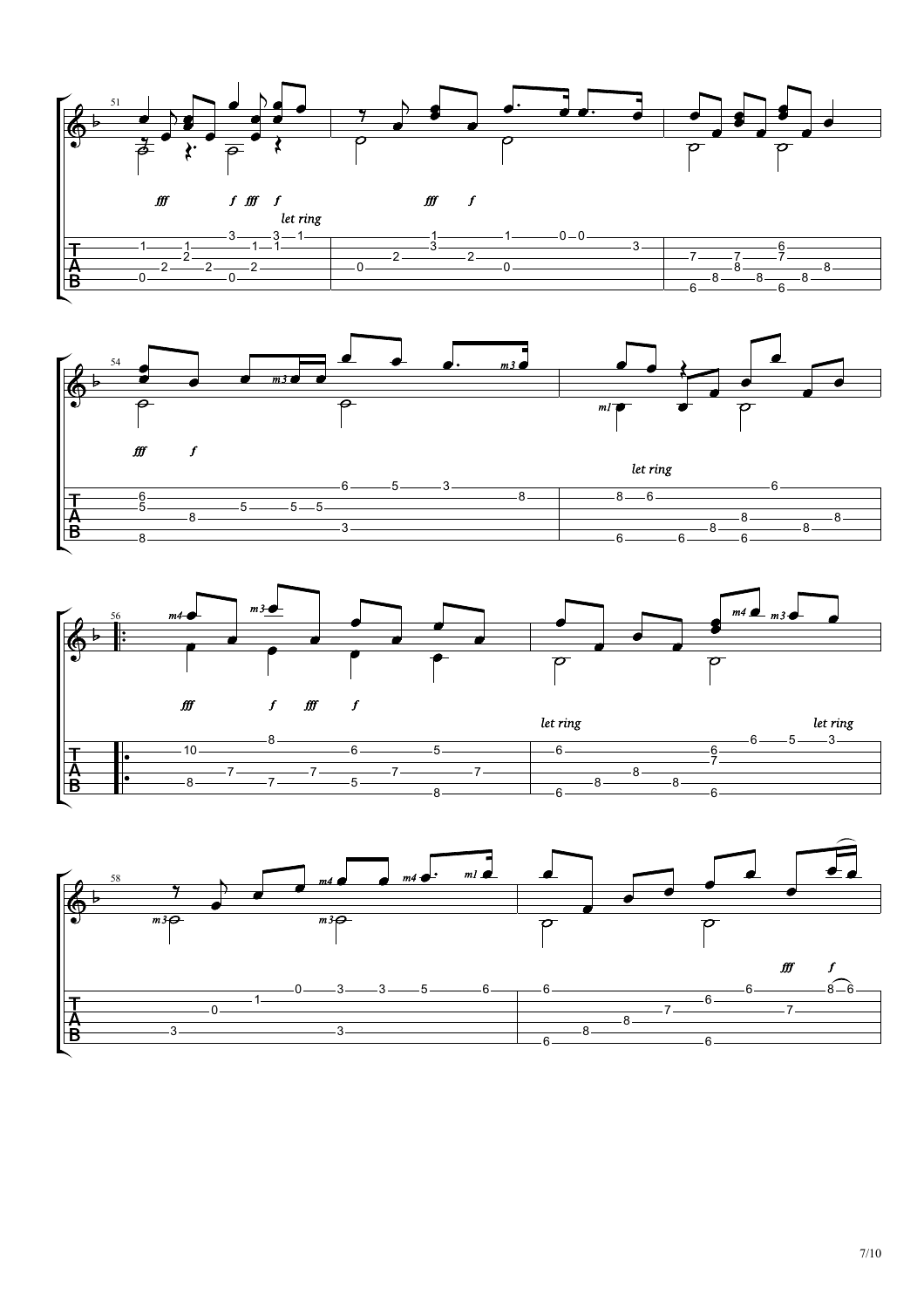





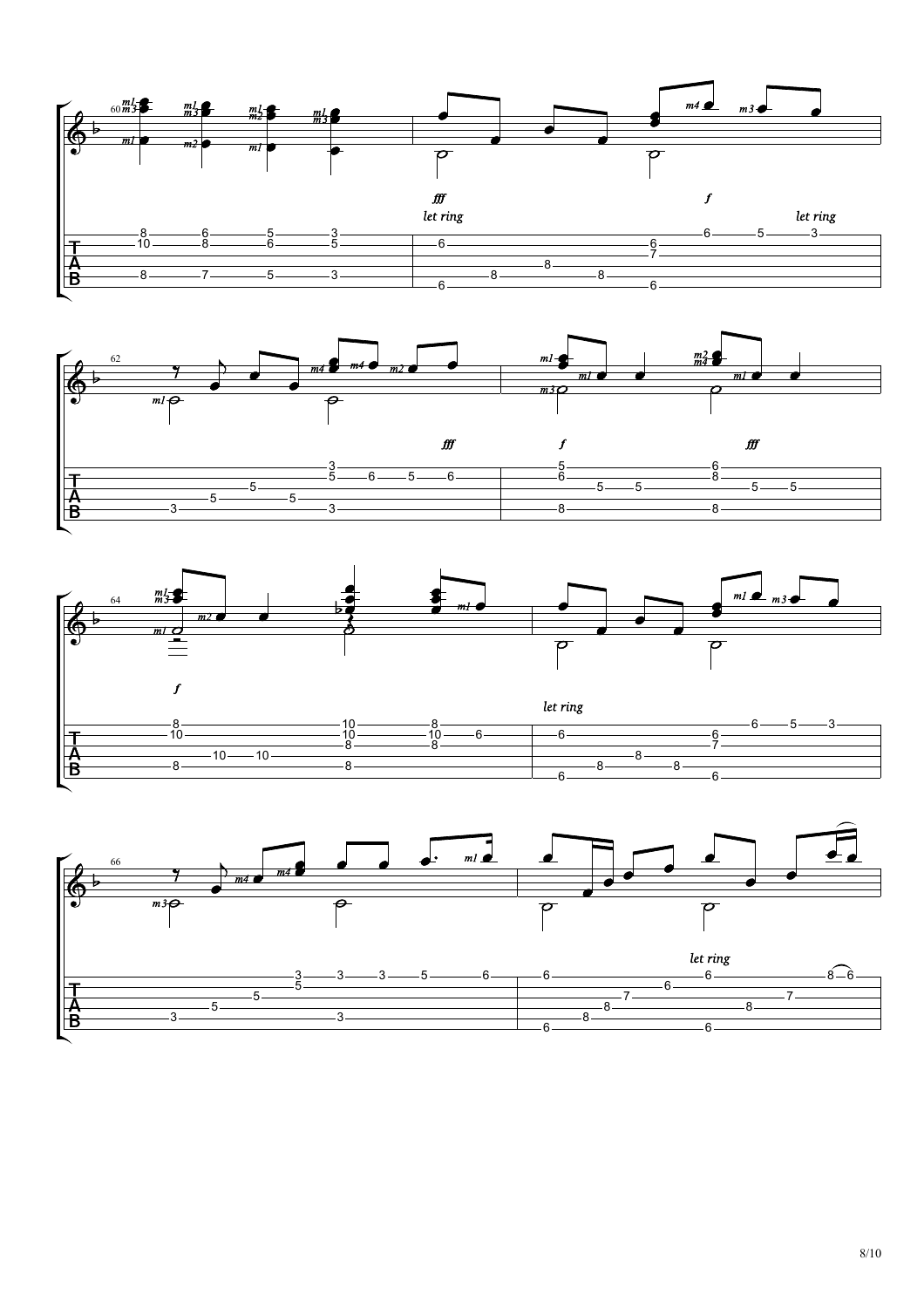